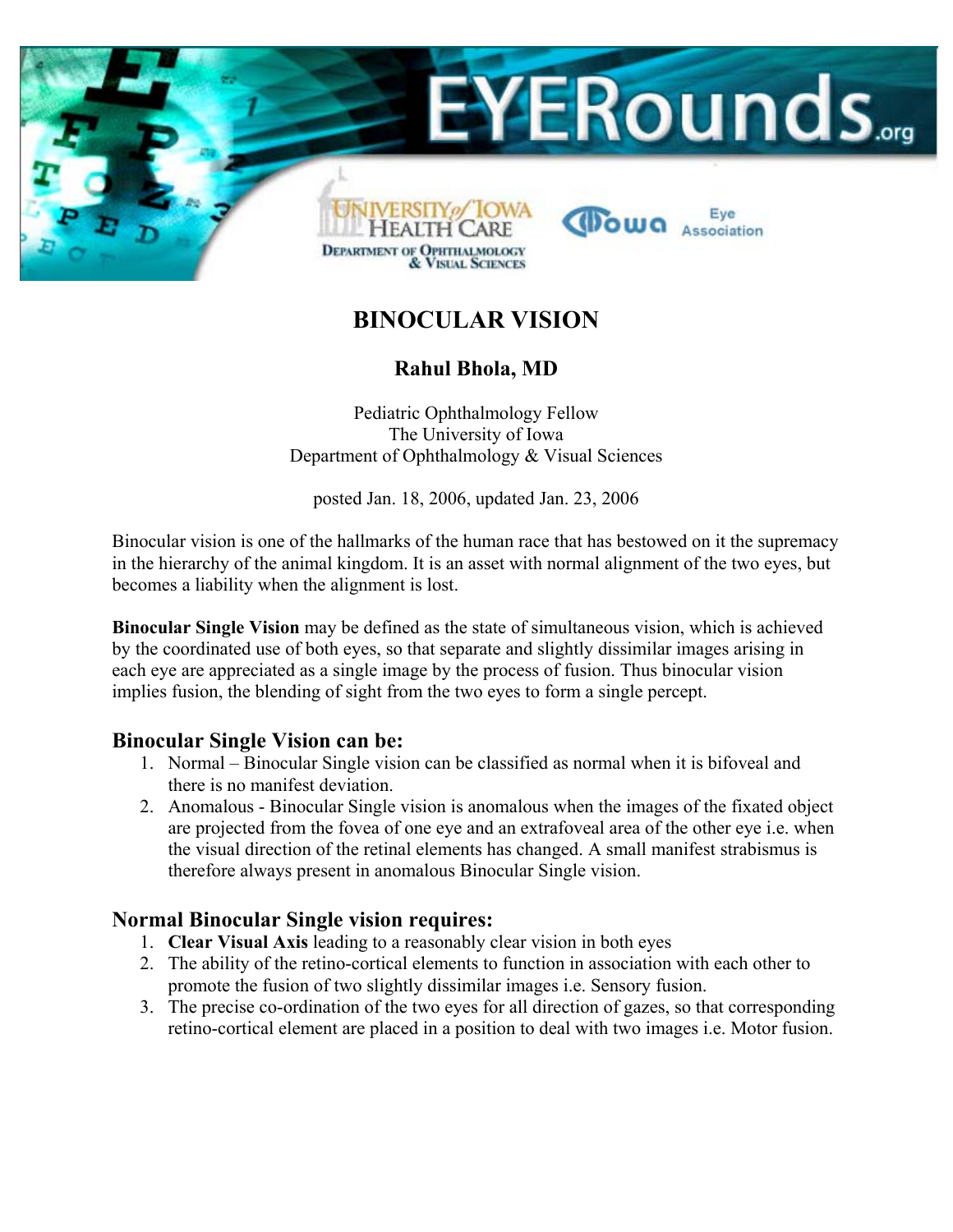### **The advantages of a Binocular vision are:**

- 1. The first and the foremost advantage of a binocular vision is single vision.
- 2. In addition to single vision it results in stereopsis the most precise kind of depth perception
- 3. Enlargement of the field of vision
- 4. Compensation for blind spot and other differences

### **Sensory Aspects of Binocular vision**

The objects in space are localized by us in two ways –one is relative to one another and is called relative localization and the other is in relation to ourselves and is called egocentric localization. Objective (Physical) & Subjective (Visual) space

Location of an object point in physical space was separated from its localization in visual space. The objective lines of direction determine which retinal area will be stimulated, their subjective counterpart, the visual direction determines the direction in which the object will be seen in visual space.

## **Retinal Element:**

It is defined as a retinocerebral apparatus engaged in elaborating a sensation in response to excitation of a unit area of retinal surface.

- $\hat{\cdot}$  The retinal area when stimulated by light entering the eye from an object is perceived not only as being of certain brightness, color and certain form, but also has a certain direction in visual space. This direction in which the visual object is localized is determined by the directional or spatial values of the stimulated retinal element called the Local signs of Lotze which is an intrinsic property inherent in the retinal element.
- $\cdot \cdot$  Thus each retinal element when stimulated localizes the stimulus as a visual percept in a specific direction – a visual direction. This direction is relative to the visual direction of the fovea. Fovea, which is the area of the highest visual acuity, is the carrier of Principle Visual direction and is the center to which the secondary visual direction of the other retinal element relates.
- Fovea besides being the carrier of principle visual direction, is also the retinomotor center or retinomotor zero point i.e. once an image of the object of regard is on fovea there is no incentive for ocular movement.

## **Visual Axis (Line of direction or direction ray of Helmholtz)**

It is the line which connects an object point with its image on the retina. If the visual axis of the two foveas also known as the principle visual axis intersects at the fixation point, it is said that there is binocular fixation.

If only one principle line of direction goes through the fixation point, then fixation is monocular. All object points that simultaneously stimulates the two fovea appears in one and the same subjective visual direction coinciding with the median plane of the head. This is known as the common subjective visual direction of the fovea. It lies in as imaginary plane passing through the root of the nose known as third central imaginary eye or the binoculus or cyclopean eye.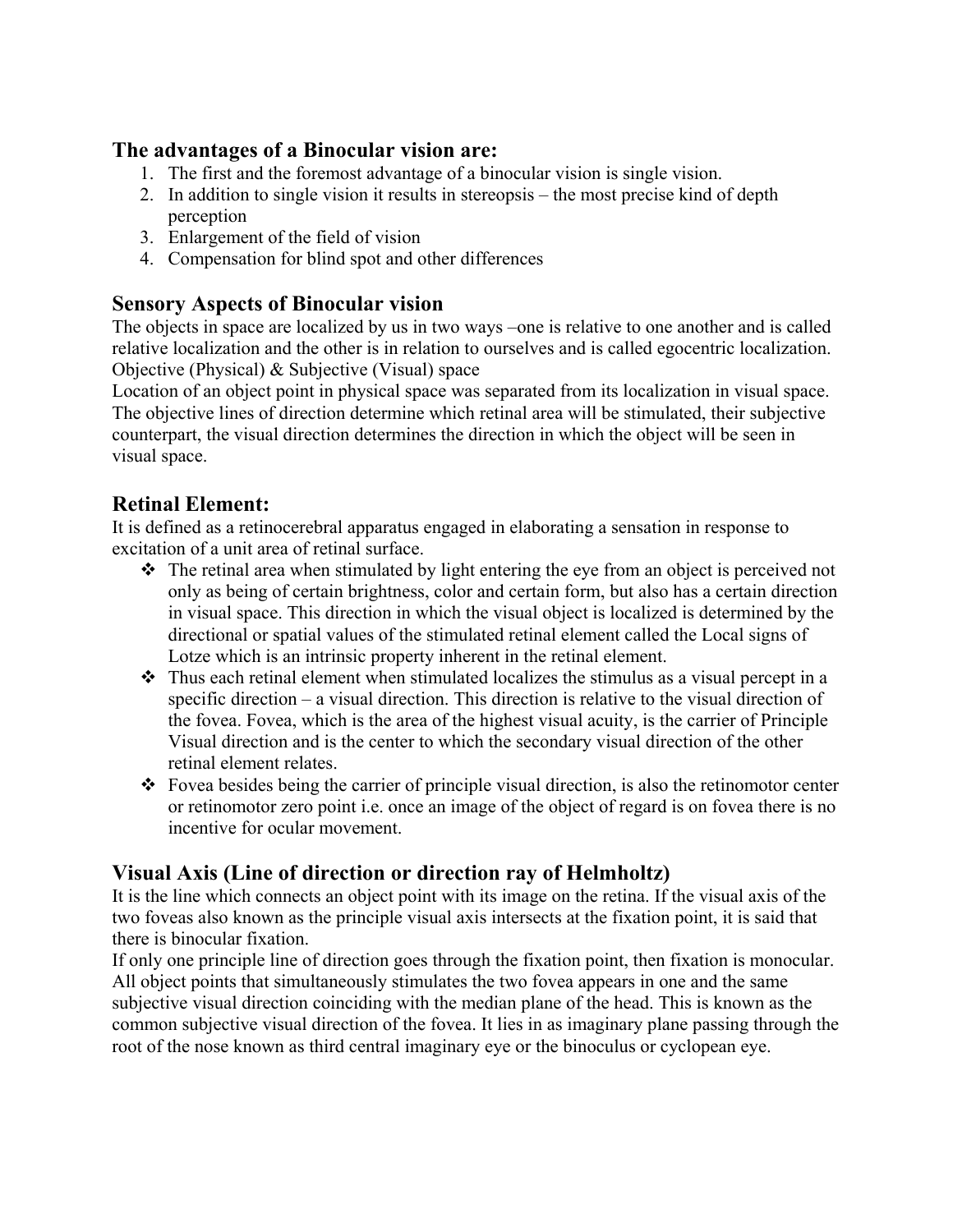# **RETINAL CORRESPONDENCE**

Retinal elements of the two eyes that share a common subjective visual direction are called corresponding retinal points.All other retinal elements are non-corresponding or disparate with respect to a given retinal element in the fellow eye for a particular visual direction.

### **Law of Sensory Correspondence**

It states that existence of corresponding retinal elements with their common relative subjective visual direction is the essence of binocular vision.

### **Retinal Correspondence can be of two types:**

1. Normal Retinal Correspondence

Retinal correspondence is called normal when both the fovea have a common visual direction and the retinal elements nasal to the fovea in one eye corresponds to the retinal elements temporal to the fovea in the other eye.

2. Abnormal Retinal Correspondence

Retinal correspondence is abnormal when the fovea of one eye has a common visual direction with an extrafoveal area in the other eye. This is generally seen if the angle of squint is small and the extrafoveal point is close to the fovea. It is an attempt to regain the binocular advantage, although anomalous (because it is foveo-extrafoveal and not foveofoveal). This results in the eyes seeing binocularly single inspite of a manifest squint. In ARC under binocular conditions the fovea and the extafoveal point share the common subjective visual direction. But when the normal eye is closed the extrafoveal element loses any advantage over the fovea of that eye, which retains its primary visual direction. Thus under monocular conditions the central fixation is retained by the fovea, this is the basis of the cover test.

The quality of binocular single vision obtained in ARC varies from patient to patient, in some there is useful gross stereopsis while in the others binocular vision is rudimentary. The quality of binocular vision is usually inversely proportional to the angle of deviation.

### **Concept of a Horopter**

The term Horopter (the horizon of vision) was introduced in 1613 by Aguilonius. It is defined as the locus of all object points that are imaged on corresponding retinal elements at a given fixation distance. Thus a line can be drawn through the object of regard such that all the points on the line are imaged on the corresponding retinal elements and are seen singly.

### *Geometric Vieth Muller horopter*

According to this model of horopter if corresponding points have a regular horizontal distance from the retina the horopter would be a circle passing through the center of rotation of the two eyes and the fixation point. Thus the circle becomes smaller as the point of fixation gets nearer.

### *Empirical Horopter Curve*

The empirical horopter curve or the longitudinal horopter is slightly flatter than vieth muller geometric horopter i.e. it has a greater radius of curvature. The deviation of the perceptual from the geometric horopter is known as the Hering-Hillebrand deviation. This deviation is felt to be due to both neural and optical factors. The nasal hemi-retina at any given eccentricity contains more photoreceptors per unit area than the temporal hemi retina producing a deviation in the horopter mapping in the visual cortex.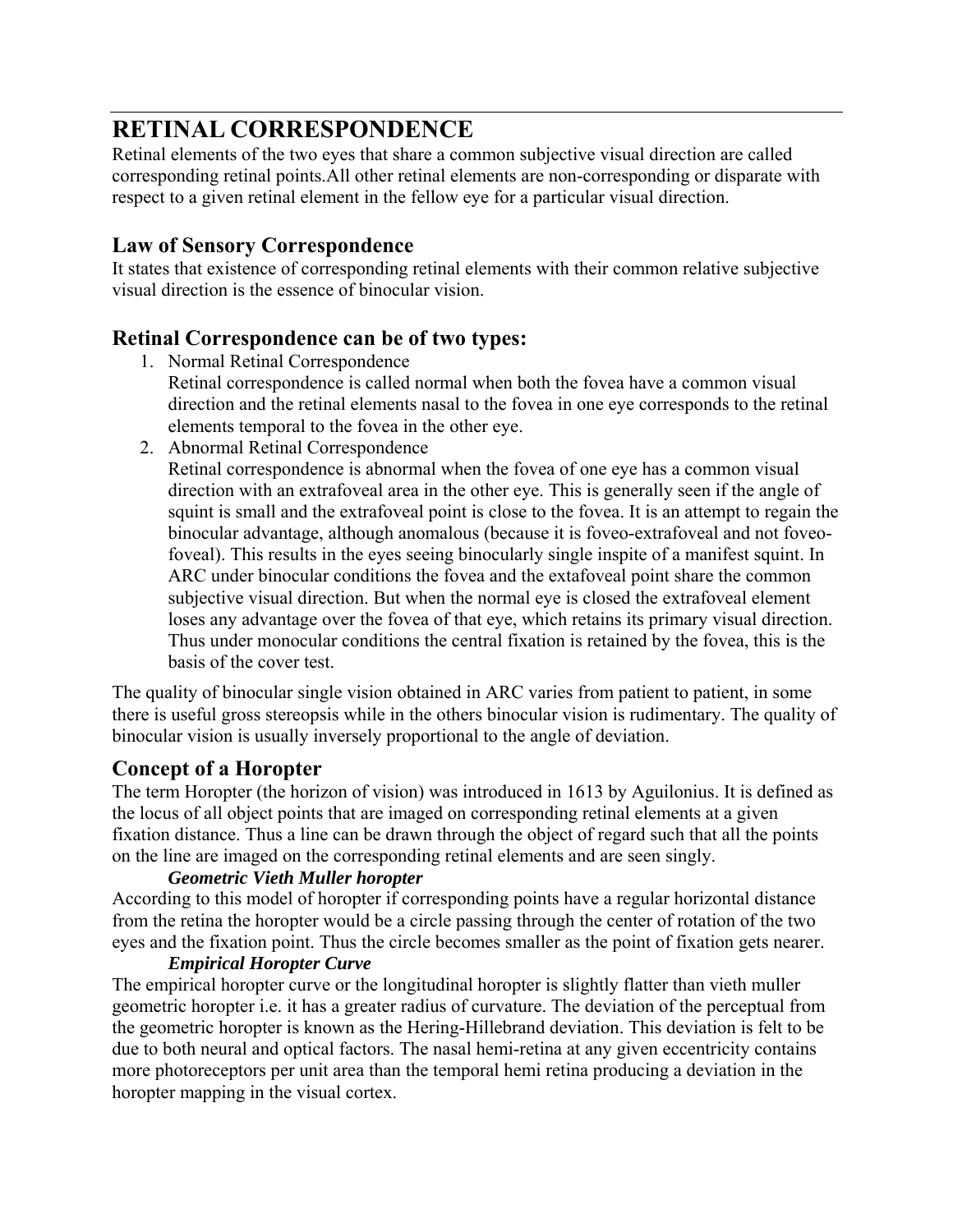Thus all the points not lying on the horopter are imaged by disparate retinal elements and are seen as double. This diplopia elicited by object points off the horopter is called Physiological diplopia. However we normally do not always experience this diplopia. This can be explained on the basis of Panum's Fusion Area. It is defined as a narrow band around the horopter within which the objects stimulation disparate retinal elements transmit the impression of single vision.

Thus the range of horizontal disparities around the horopter within which the stimulus will continue to be perceived as single is known as Panum's fusional area.

Panum's area is narrowest at the fixation point and becomes broader in the periphery at a rate of 1-2 arc min per degree of visual field eccentricity. Thus the horizontal extent of this area is small at the center (6-10 arc min near the fovea) and increases towards the periphery (30-40 arc min at 12° from the fovea). The increase in the Panum's area towards the periphery may be related to anatomic and physiologic differences known to exist between the monosynaptic foveal cone system and the rod and cone system of the periphery.

The increase in the spatial extent of Panum's area in the peripheral visual field serves three useful purposes:

- Increasing size of Panum's area matches increasing coarseness of peripheral vision. Receptive field size increases and the visual acuity decreases as a function of eccentricity.
- Increasing the thickness of Panum's area prevents bothersome peripheral diplopia when fixating flat targets held at close range.
- $\triangle$  Increasing the extent of Panum's area peripherally makes cyclofusion possible despite cyclovergence errors of as much as 2 degrees between the two eyes.

Panum's area expands and contracts depending on the size, sharpness and speed of the stimuli. Panum's area for the stimuli that are fuzzy and slow moving is 20 times wider than it is for stimuli that are sharply focused and rapidly moving.

## **FUSION**

Fusion is defined as the unification of visual excitations from the corresponding retinal images into a single visual percept.

### *Sensory Fusion*

It is the ability to appreciate two similar images, one with each eye and interpret them as one. Single visual image is the hallmark of retinal correspondence. For sensory fusion to occur, the images not only must be located on corresponding retinal areas but also must be sufficiently similar in size, brightness and sharpness to permit sensory. Unequal images are a severe obstacle to fusion.

### *Motor Fusion*

It is the ability to align the eyes in such a manner that sensory fusion can be maintained. The stimulus for these fusional eye movements is retinal disparity outside panum's area and the eyes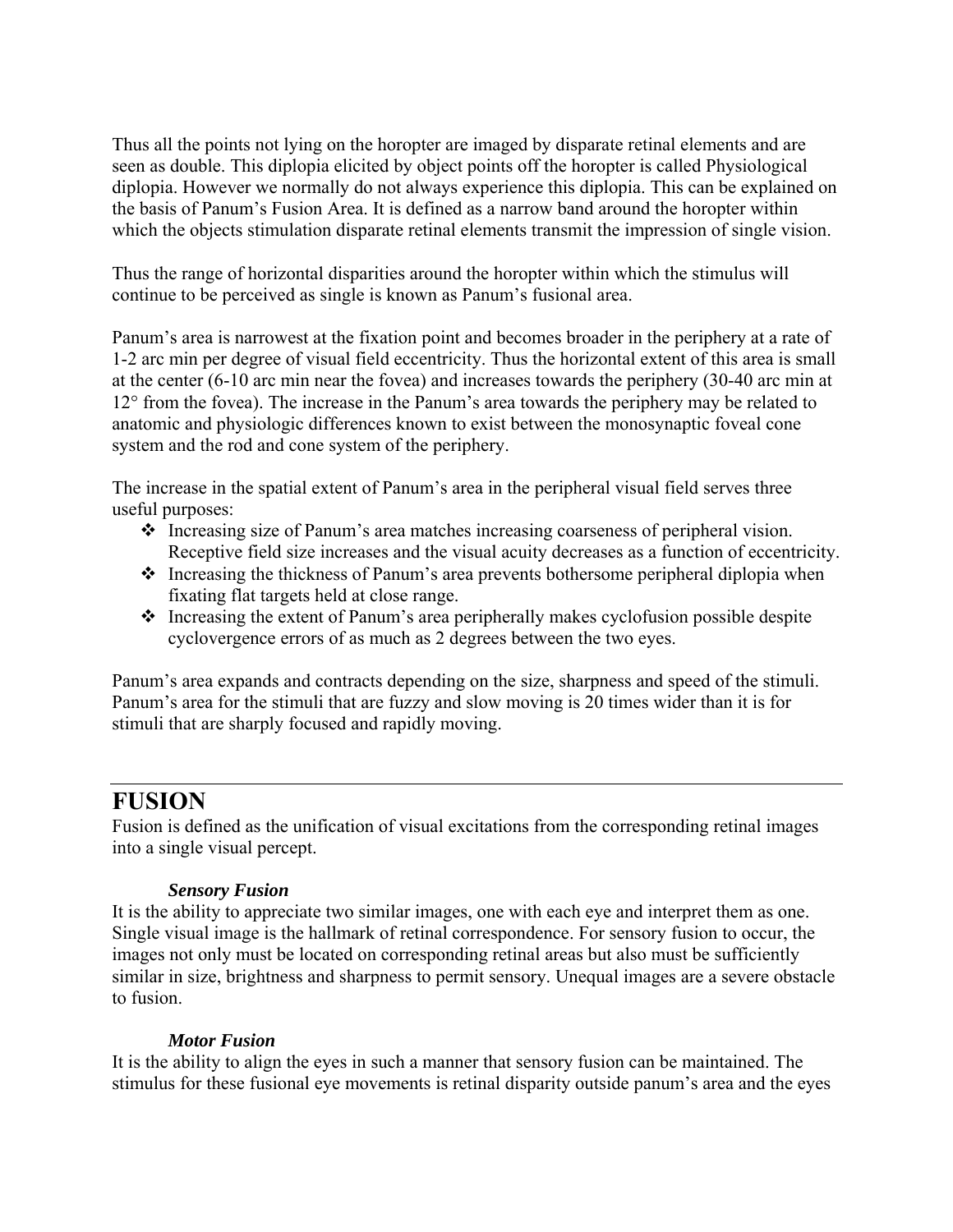moving in opposite direction (vergence). Unlike sensory fusion, motor fusion is the exclusive function of the extrafoveal retinal periphery.

Fusion, whether sensory or motor, is always a central process i.e. it takes place in the visual cortex.

## **DIPLOPIA**

The simultaneous stimulation of non-corresponding or disparate retinal elements by an object point causes this point to be localized in two different subjective visual directions. An object point seen simultaneously in two directions appears double. Double vision is the hallmark of retinal disparity.

# **RETINAL RIVALRY / BINOCULAR RIVALRY**

When dissimilar contours are presented to corresponding retinal areas fusion becomes impossible and retinal rivalry may be observed. Simultaneous excitation of corresponding retinal areas by dissimilar objects does not permit fusion and leads to confusion. In order to remove this confusion, image from one of the eyes is suppressed. This constant foveal suppression of one eye with cessation of rivalry leads to complete sensory dominance of the other eye, which is a major obstacle to binocular vision. Return of retinal rivalry is a requisite for re-establishment of binocular vision.

## **SUPPRESSION**

It is a neuro-physiological active inhibitory mechanism in which when corresponding retinal areas are stimulated by dissimilar stimuli or when non-corresponding retinal areas are stimulated by similar stimuli, one or the other is temporarily inhibited or suppressed to prevent confusion or diplopia respectively. Suppression is foveal in order to tackle confusion and extrafoveal in order to avoid diplopia.

Suppression can be of two types:

- **Facultative** Facultative suppression is only under binocular conditions with no persisting "hang over" under monocular conditions. Thus the visual acuity is not reduced under monocular conditions and there are no uniocular scotomas in the visual field.
- **Obligatory** Obligatory suppression is the effect which carries on even under monocular conditions resulting in diminution of visual acuity. Amblyopia is the fallout of this obligatory suppression.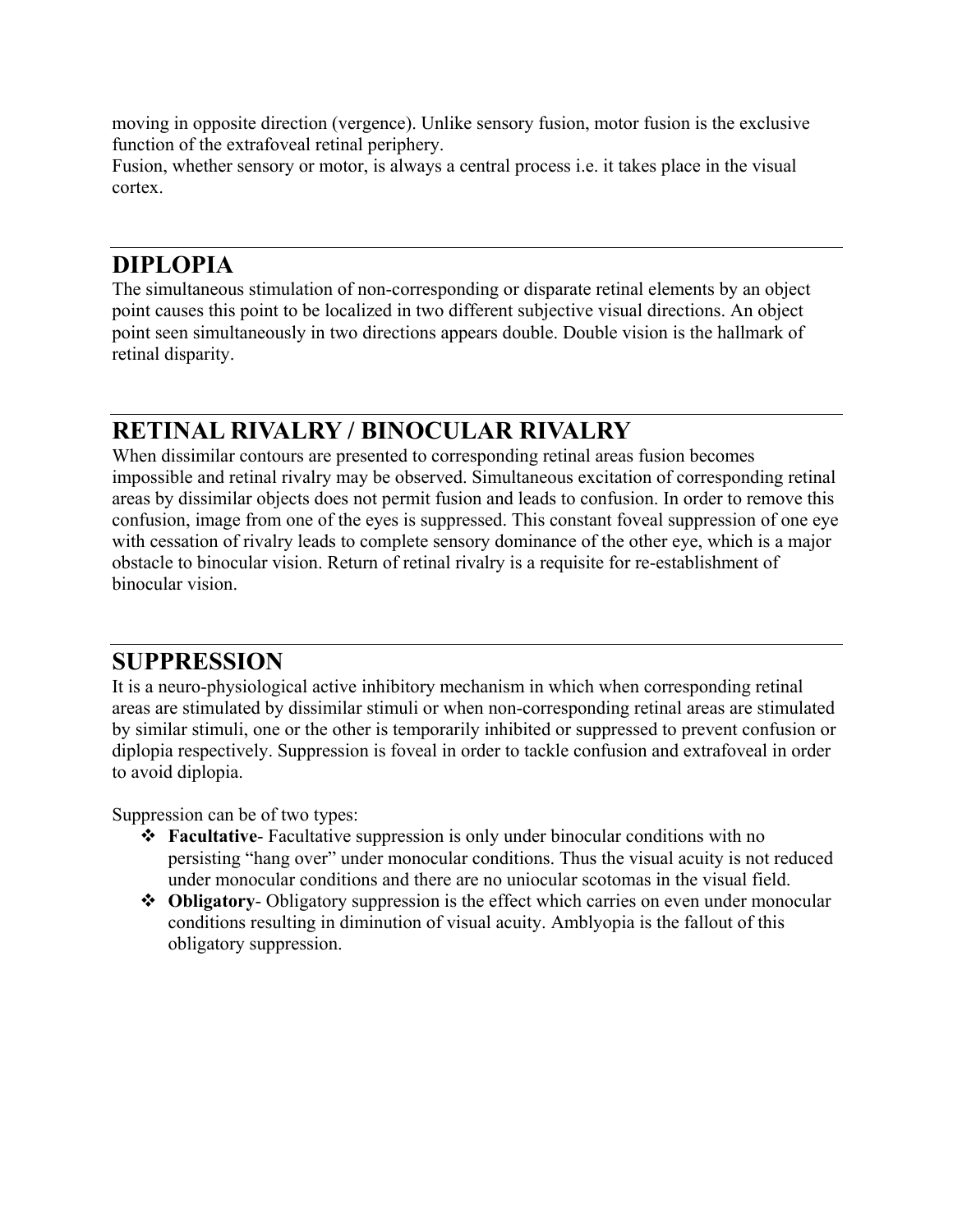# **STEREOPSIS (DISPARITY SENSITIVITY)**

It is the ability to fuse images that stimulate horizontally disparate retinal elements within Panum's fusional area resulting in binocular appreciation of visual object in depth i.e. in the third dimension. The eyes are separated in the horizontal plane of the head and thus each eye has a slightly horizontally disparate view of the world. The sensory fusion of these horizontally disparate unequal retinal images results in a three dimensional percept. An object confined to the horopter is seen as flat because it projects to corresponding retinal regions, causing zero horizontal disparity.

Non-zero disparities giving rise to stereoscopic depth are divided into crossed and uncrossed.

Crossed disparities are created by objects in front of the horopter (near objects). The disparity is termed "crossed" because the monocular image of the object when viewed by the right eye is displaced to the left, whereas that viewed by the left eye is displaced to the right.

Uncrossed disparities are created by objects located behind the horopter (far objects). In this case the monocular image of the objects viewed by the right eye is displaced to the right and that viewed by the left eye is displaced to the left.

### **Stereoscopic acuity**

It is the smallest binocular disparity that can be readily detected i.e. it is the minimum disparity beyond which no stereoscopic effect is produced. There are no standardized clinical stereoscopic acuity tests, but generally speaking, a threshold of 15 –30 arc sec. can be regarded as excellent. Since there is a stereoscopic threshold, it follows that stereopsis cannot work beyond a certain critical distance. This distance has been computed to be between 125-200 meters. The stereoscopic acuity also varies depending on whether the target is stationary or moving, and whether the eyes are stationary or moving. The steroacuity threshold for static targets is in the range of 2-10 arc sec. For targets in motion towards and away from the observer the threshold increases to about 40 arc sec. Stereacuity is maximal about 0.25 degrees off dead center in the foveola, and diminishes exponentially with increasing eccentricity along the x-axis.Stereopsis is nil beyond 15 degrees eccentricity. Stereoacuity diminishes in similar exponential fashion when the target is moved in front or behind the horopter along the y-axis.

Though stereopsis is essential for depth perception it is not the only mean for spatial orientation. The various monocular clues to spatial orientation can be:

**Apparent size** – Small retinal objects are interpreted as distant objects and large retinal objects as near objects. Objects progressively increase in size as they move towards us (looming).

**Interposition** – relatively nearer objects tend to conceal or overlay more distant objects.

Aerial perspective – water vapor, dust and smoke in the atmosphere scatter light and make distant objects indistinct and relatively color desaturated.

**Shading** – light falling on solid objects causes shadows to be cast, and on curved surfaces causes a gradation in the intensity of shadow.

**Geometric perspective** – physically parallel lines converge toward a vanishing point at the horizon, e.g. railroad tracks.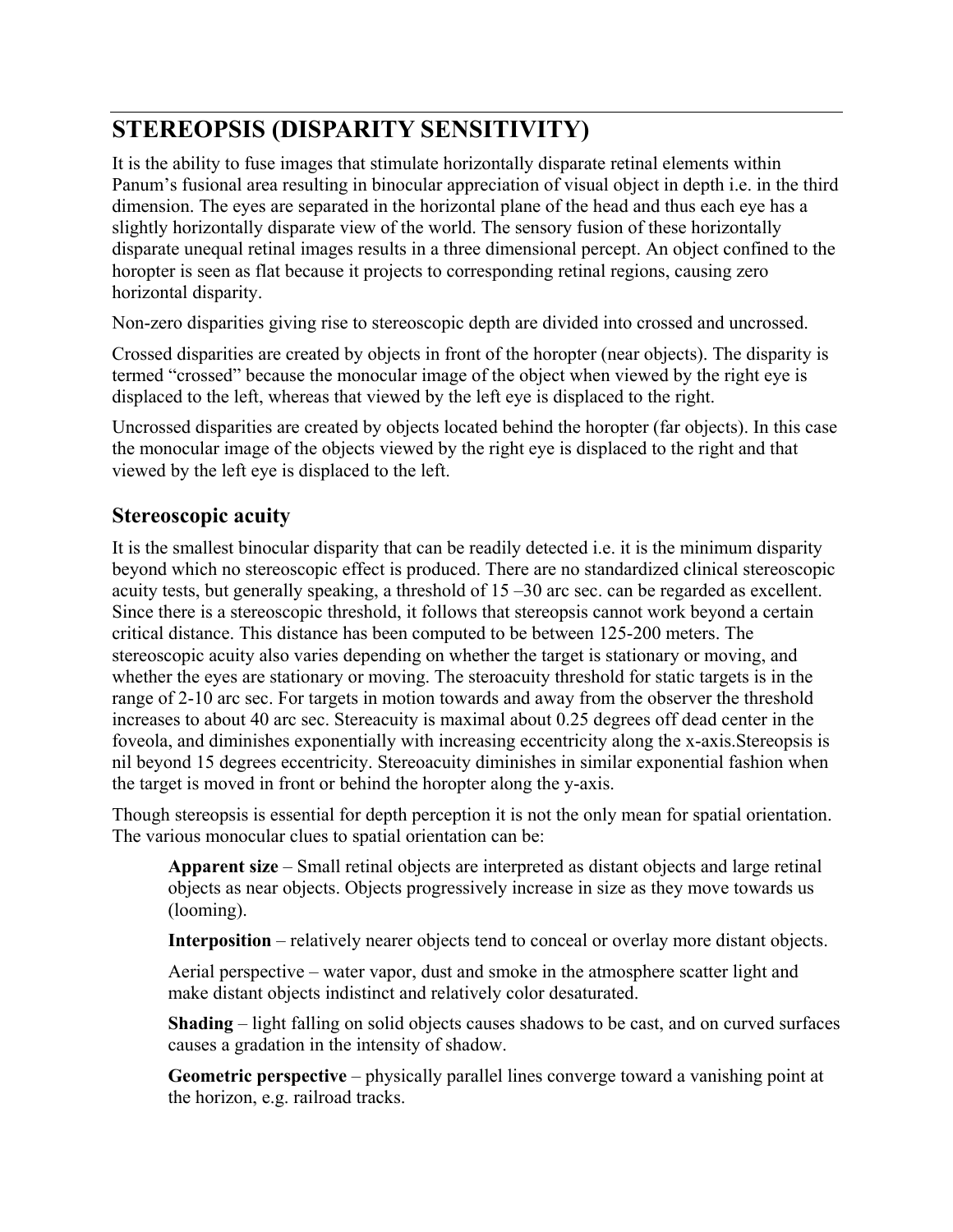**Relative velocity** – the image velocity of a moving target in the distance is lower than the image velocity of the same moving target when it is nearby.

**Motion parallax** – translocation of the head cause the images of near objects to move opposite the head and the images of far objects to move with the head, assuming the fixation point is at an intermediate distance.

## **DEVELOPMENT OF BINOCULAR VISION**

During the first few years of life certain normal anatomical and physiological conditions are required for the development of binocular vision. The factors concerned in the development of Binocular vision and which enable the eyes to function in a coordinated manner are:

A) **Anatomical factors:** The two eyes are so situated in the orbit that the visual axis is directed in the same direction. This is due to

- $\div$  Shape of the orbit
- Presence of adjacent ligaments, muscles and connective tissues. The extra-ocular muscles have an important role to play as they provide motor correspondence because of the reciprocal innervation of the extra-ocular muscles.

The aim of the motor correspondence is to-

- Enlarge the field of view by transforming the field of vision into the field of fixation.
- $\triangle$  Bring back the object of attention on to the fovea and to maintain it.
- $\triangle$  Position the two eyes in such a way that at all the times they are properly aligned.

B) **Physiological factors**: The development of binocular vision (BV) depends upon certain normal physiological binocular reflexes. The reflexes can either be inborn or acquired as a result of appropriate stimulation. The various binocular reflexes are:

- 1. Fixation reflexes
	- *Compensatory fixation reflex* (Gravitational reflex) The function of this reflex is to keep the eyes in a fixed position i.e. looking in the required direction compensating for the movement of the body, head, limbs etc. In man it is due to the frontal direction of the eyes and the utricles and saccules presiding over the tone of the vertical recti and obliques, respectively.
	- *Orientation fixation reflex* -It can be demonstrated by the eye following a moving object or panorama, thus exhibiting a comparatively slow movement of continued fixation and not a rapid jerk fixation. This reflex relates to horizontal axis.
	- *Accomodation convergence reflex-* It is aimed at correctly aligning the eyes and keeping them focused on the object. It includes vergence fixation reflex, accommodation reflex and fusional vergence reflex.
- 2. The refixation reflex –It relates the eye back to the original orientation point or to the new orientation point.
- 3. The pupillary reflex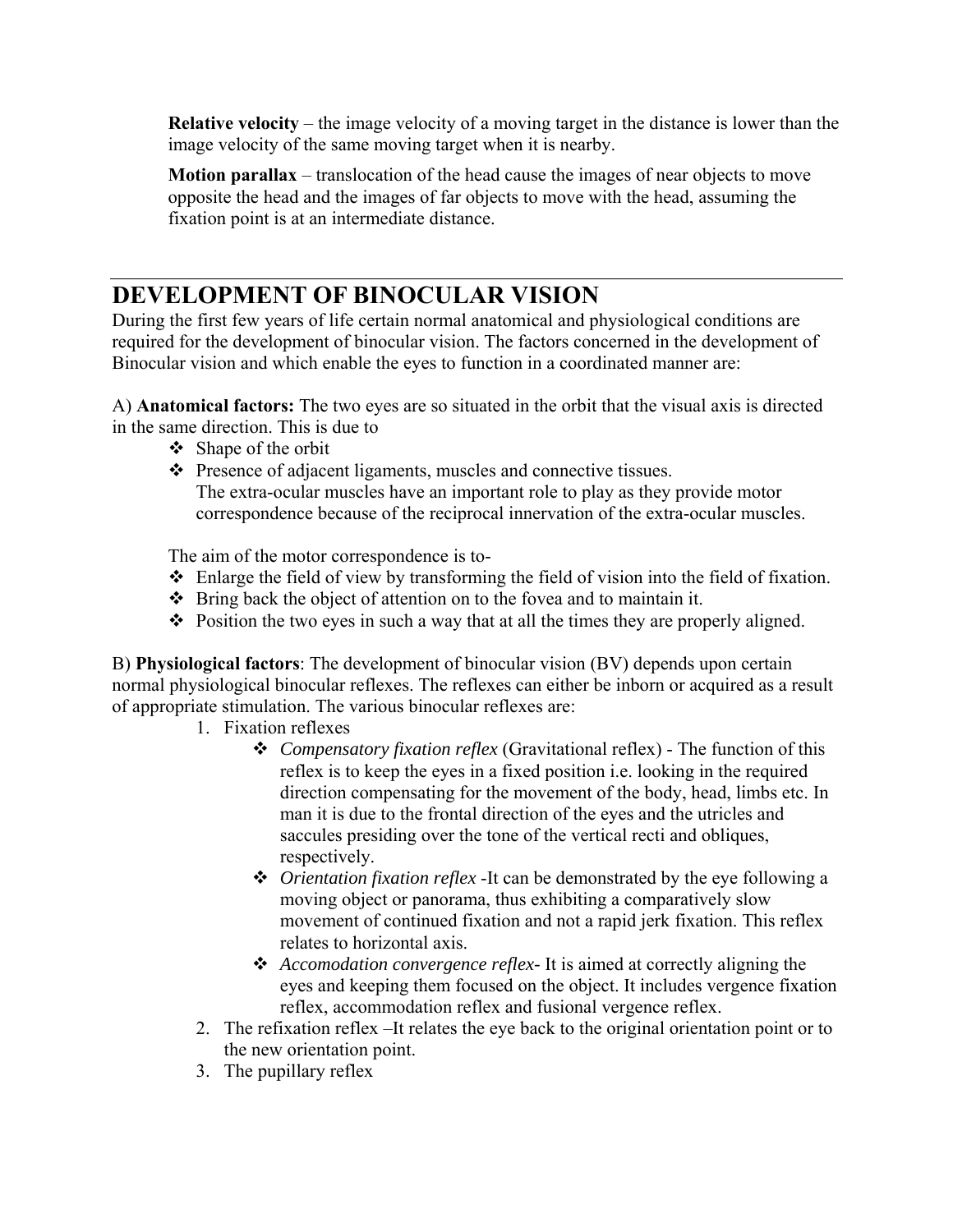**Fusion Reflex and its Development:** Fusional reflexes are conditioned reflexes, acquired and maintained by cerebral activity. They are developed by the individual on the basis of experience. Once formed, with continued reinforcement it becomes an unconditioned reflex. Also known as psychoptical reflexes, it consists of all the activities mediated from the retina through the brain to maintain the images received on the two foveas with the ultimate aim of attaining a single binocular vision.

The elements of fusion mechanism are:

- $\div$  Fixation reflex
- ❖ Refixation reflex
- $\triangleleft$  Conjugate fusional reflexes maintains the parallelism of the two eyes in all positions of gaze.
- Disjunctive reflexes convergence/divergence reflexes.

At birth the fixation reflex is poorly developed, with the child having only random, nonconjugate and aimless ocular movements. There is inability to carry out pursuit movements during the first few weeks of life. The development of optomotor reflex is essentially a post natal event, with the approximate time schedule being :

- $\div$  2-3 weeks –follows light uniocularly
- $\div$  6 weeks to 6 months follows light binocularly
- Convergence which is absent at birth starts developing at 1 month of age and is well established by 6 months.
- \* The development of accommodation lags behind the development of convergence due to the delay in the development of ciliary muscles, parallels with the convergence by 6 months of age.

Electrophysiological studies have shown that infants can detect retinal disparities between 2-5 months of age but little is known about the development of stereoacuity between the ages of 6 months to 3 years, when the child may sufficiently be able to comprehend subjective tests. However, it is generally agreed that there is a gradual improvement in stereoacuity up to the age of 9 years.

Thus it can be said that in human beings the sensitive period of development of binocular vision begins at about 4 months of age, peaks at 2 years, is well developed by 4 years of age and slowly declines to cease by 9 years of age. These estimates assume that a single sensitive period during which the binocular function appears to be at a risk is during the first 2 years of life. Any obstacle in the reflex pathway is likely to hamper the development of binocular vision.

The obstacles can be in the form of

### **1. Sensory obstacles**

- $\triangle$  Dioptric obstacles e.g. media opacities, uncorrected errors of refraction.
- Prolonged uniocular activity- e.g. severe ptosis, anisometropia
- $\triangle$  Retinoneural obstacles lesions of retina, optic nerve
- $\triangle$  Proprioceptive obstacle

### **2. Motor obstacles**

Congenital craniofacial malformations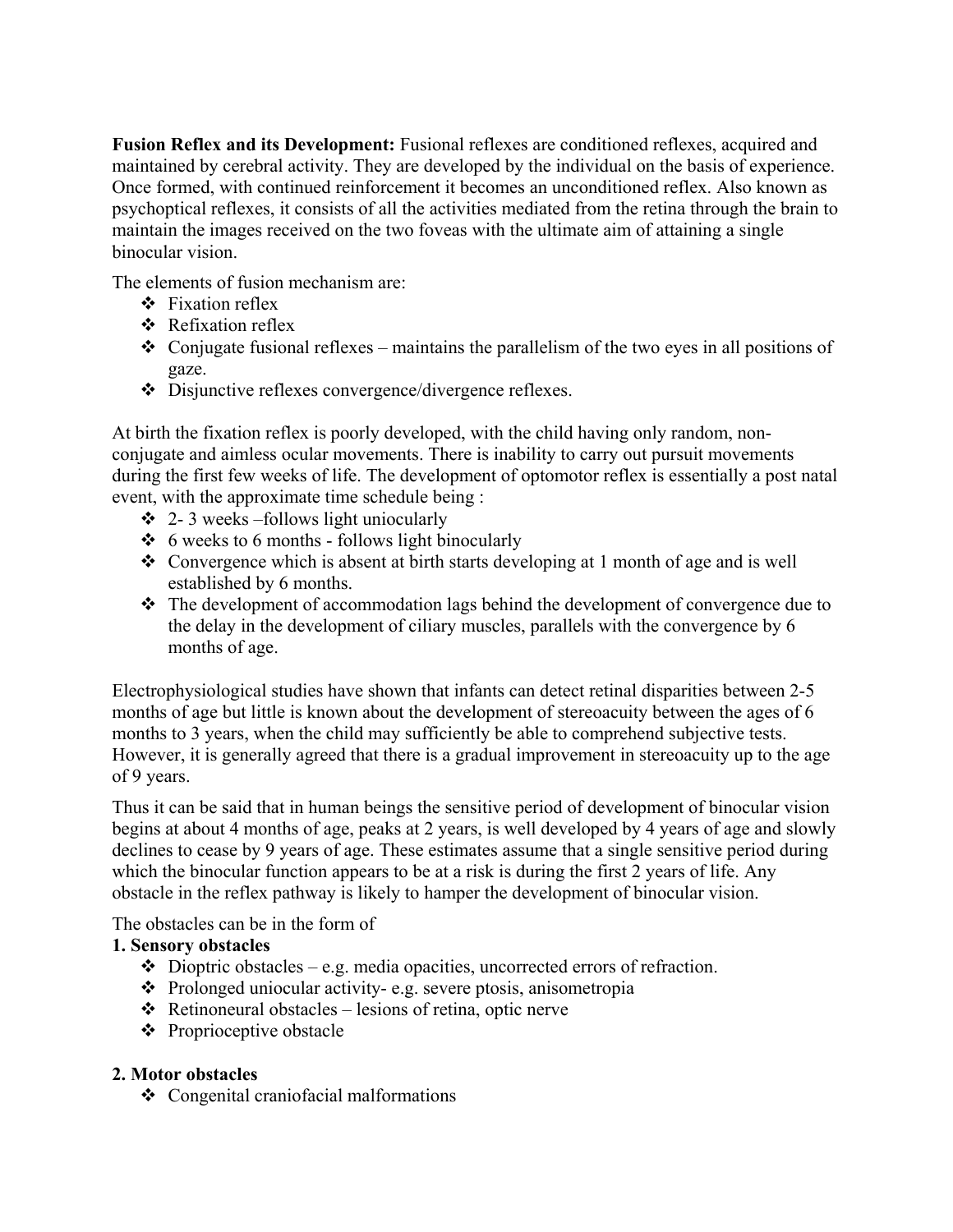- Conditions effecting extra-ocular muscles
- CNS lesions- involving the nerve trunks, root of nuclei

#### **3. Central obstacles**

The presence of these obstacles gives rise to various sensory adaptations to binocular dysfunction especially if the disruptive factor is present in the sensitive period. This can be in the form of:

- 1. ARC
- 2. SUPPRESSION
- 3. AMBLYOPIA

## **Theories of Binocular Vision**

- 1. *Correspondence and disparity theory*: According to this theory sensory binocular cooperation is based on system of correspondence and disparity. It assumes the presence of one to one retinocortical relationship between the two eyes. When stimulated simultaneously by one object point they transmit single visual impression with no depth quality. When stimulated simultaneously by two object points that differ in character – binocular rivalry occurs. When disparate elements are stimulated by one object point diplopia occurs. However if horizontal disparity remains within limits of Panum's area, a single visual impression is elicited with depth or stereopsis. The perceived depth increases with increasing disparity. However with increasing disparity quality of stereopsis decreases which may eventually lead to diplopia.
- 2. *Neurophysiological theory of binocular vision and stereopsis:* Animal experiments of Hubel and Wiesel showed that roughly 80% of the neurons in the striate cortex can be driven from either eye in response to a visual stimulus from the retina, assuming that there exists a precise and orderly arrangement of connections along the entire retinogeniculate striate pathway. 25% of these binocularly driven cells were stimulated equally from each eye, while 75% represented graded response from either left or right eye. Cells that could be driven by stimulation of either eye had receptive fields of nearly equal size and in corresponding positions of visual field.

In normal Binocular Single Vision, optical stimulus will excite a cortical cell only if it is presented to its two receptive fields simultaneously. Although two receptive fields are involved, only one object feature is detected by each cortical cell and assigned by it to a single locus in space. The two receptive fields do not always occupy anatomically identical regions in the two retinas. At a given locus in the retino-optic cortical map there are cells whose fields have exactly corresponding points in the two retina and cells whose fields have slightly different position in the two eyes. This retinal field disparity which is caused by the difference in direction or distance of the fields in each retina forms the basis of Panum's fusion area and is detected by sensitive binocular neurons giving rise to binocular vision and stereopsis.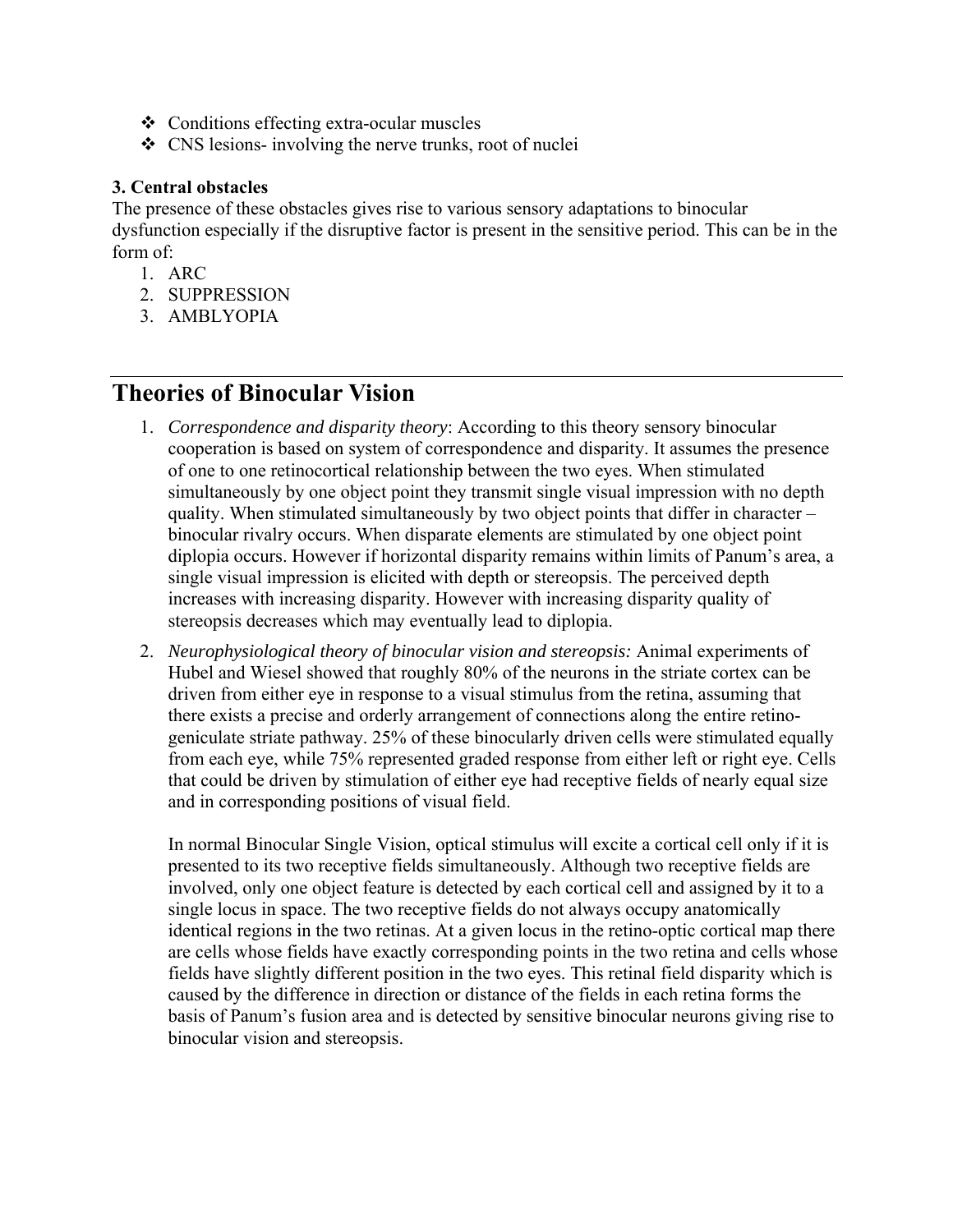# **GRADES OF BINOCULAR VISION:**

There are three grades of binocular vision as given by Worth's classification:

**Grade I:** Simultaneous macular perception is the most elementary type of binocularity. It occurs when the visual cortex perceives separate stimuli to the two eyes at the same time and concerns itself essentially with the absence of suppression. SMP is not the same as superimposition, whereby the two different pictures are seen simultaneously in the same direction. SMP in the true sense just represents simple sensory fusion.

**Grade II:** It represents true fusion with some amplitude. Not only are the two images fused, but some effort is made to maintain this fusion in spite of difficulties. Thus the second grade implies a motor response added to simple sensory fusion.

Grade III: In the highest type of binocularity, not only are the images of the two eyes fused, but they are blended to produce a stereoscopic effect. This involves a perceptual synthesis at a higher level.

These three grades are not necessarily mutually exclusive, since fusion in the periphery, even showing motor responses, may exist coincidentally with the total absence of simultaneous foveal perception.

# **INVESTIGATIONS FOR BINOCULAR VISION**

All the tests are aimed at assessing the presence or absence of:

- Normal or abnormal retinal correspondence
- $\div$  Suppression
- $\div$  Simultaneous perception
- $\triangleleft$  Fusion with some amplitude
- ❖ Stereopsis

Before any test is undertaken it is essential to assess the:

- $\triangleleft$  visual acuity
- $\div$  fixation in the squinting eye
- $\triangleleft$  direction and size of deviation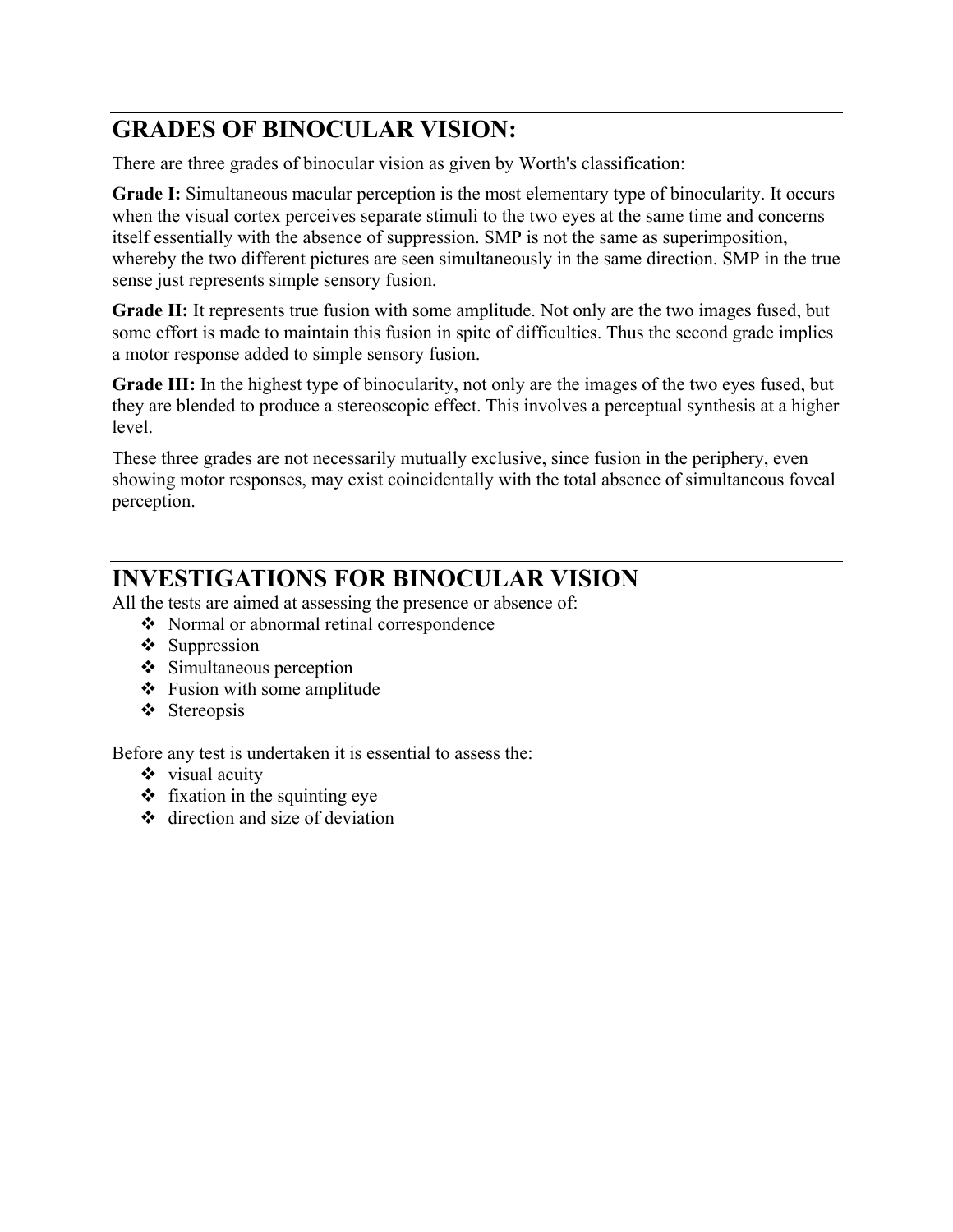# **TEST FOR RETINAL CORRESPONDENCE**

Clinically the tests used can be based on either of the two principles:

- A) Assesment of relationship between the fovea of the fixing eye and the retinal area stimulated in the squinting eye. This includes:
	- Bagolini's striated glasses test
	- red filter test
	- Synaptophore using SMP slides for measuring the objective and subjective angles Worth's 4 dot test
- B) Assessment of the visual directions of the two foveas. Included in this are:
	- After image test (Hering Bielschowsky)
	- $\triangle$  Cuppers binocular visuoscopy test (foveo-foveal test of Cuppers)

*Bagolini's Striated Glasses Test:* For this the patient fixates a small light, after being provided with plano lenses with narrow fine striations across one meridian (micro Maddox cylinders). These glasses do not affect the vision or the accommodation of the patient. The fixation light is seen as an elongated streak. The lenses are usually placed at 45 degree OS and 135 degree OD (cover the patients glasses, if he wears any) and the patient fixates for distance or near. The interpretation of this test is as follows-

- $\triangle$  Crossing of the lines at right angles to each other
	- o If cover test reveals no shift and fixation is central, the patient has NRC
	- o If cover test reveals a shift, harmonious ARC is present
- $\triangle$  Foveal suppression scotoma (fixation point scotoma) with peripheral fusion, if no shift occurs with cover test, NRC exists, if shift occurs, ARC exists
- $\div$  Single line represents suppression

*Red Filter Test:* If one examines the visual field of a patient with heterophoria by placing a red filter in front of the habitually fixating eye while the patient is looking at a small light source, number of different responses can be elicited.

- $\triangle$  The patient may report that two lights are seen, a red one and a white one. In esotropia the images appear in homonymous (uncrossed) diplopia, with the red light to the right of the white one when the red filter is in front of the right eye. In exotropia the images appear in heteronymous (crossed) diplopia, with the red light to the left of the white light when the red filter is in front of the right eye. This represents NRC.
- $\cdot \cdot$  The patient may report that only one pinkish light in the position of the white fixation light is seen i.e. the red and white images appear to be superimposed. This is clearly an abnormal response in presence of heterophoria. This is termed Harmonious ARC.
- $\div$  The patient may report that two lights in uncrossed or crossed diplopia are seen, depending upon the direction of deviation but the measured distance between the double images proves to be smaller than expected from the magnitude of deviation. This represents unharmonious ARC.
- $\cdot$  Suppression is said to occur when the patient reports only a single light (usually the white light) but occasionally red depending upon the density of the red filter and the degree of the dominance of the fellow eye.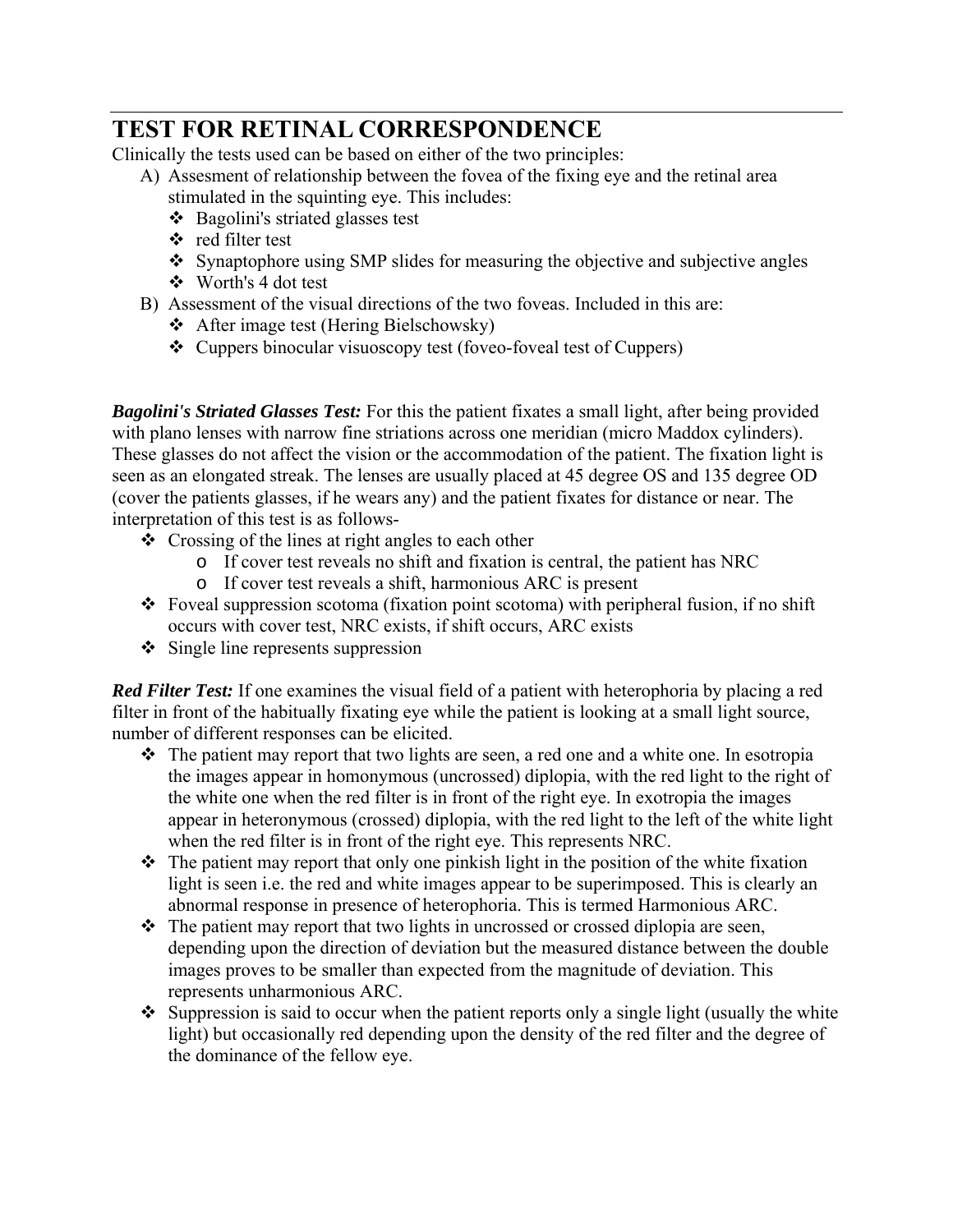*Measurement of Angle of Anomaly:* The angle of anomaly denotes the degree of shift in visual direction. It is determined by calculating the difference between the objective and subjective angles of deviation.

Procedure of estimating the angle of anomaly -

For this the use of SMP slides is made. The arms of the synaptophore are set at zero. Both the arms of the instrument are moved by the examiner while alternately flashing the light behind each slide until there is no further fixation movement of the patient's eye (alternate cover test). The reading of both the arms is noted at this moment and the sum total of the reading of both the arms gives the objective angle of anomaly. The subjective angle of anomaly is the angle at which the visual targets are superimposed.

The interpretation of this test is as follows-

- $\triangleleft$  Angle of Anomaly = Objective Angle Subjective Angle
- $\div$  If Subjective Angle = Objective Angle  $\rightarrow$  NRC
- $\div$  If Subjective Angle < Objective Angle  $\rightarrow$  ARC
- $\div$  If Angle of Anomaly = Objective Angle →Harmonious ARC (full sensory adaptation)
- If Angle of Anomaly < Objective Angle →Unharmonious ARC

*Worth Four Dot Test:* This is a simple test utilizing red-green color dissociation. It is more dissociating than the bagolini glasses and so less physiological. The apparatus for this test consists of a box containing four panes of glass, arranged in diamond formation, which are illuminated internally. The two internal panes are green, the upper one is red and lower one is white. The patient wears red and green goggles (as a convention red in front of right and green in front of left). The test can be performed separately for distance and near vision. The interpretation of this test is as follows-

- A) The patient sees all the four dots.
	- $\triangleright$  normal binocular response with no manifest deviation (NRC with no heterotropia)
	- $\triangleright$  Harmonious ARC with manifest squint.
- B) The patient sees five dots.
	- $\triangleright$  uncrossed diplopia with esotropia, red dots appear to the right
	- $\triangleright$  crossed diplopia with exotropia, red dots appear to the left of the green dots.
- C) The patient sees three green dots, suppression of right eye.
- D) The patient sees two red dots, suppression of left eye.

*Hering Bielschowsky After-Image Test:* This is a highly dissociating orthoptic test in which battery- powered camera flash is used to produce a vertical after image in one eye and a horizontal after image in the other eye. The center of flash is covered with a black mark (serves as a point of fixation and protects the fovea). Once an afterimage is created in each eye, the position of the images in relation to each other no longer depends on whether the eyes are open, closed, straight or crossed. The interpretation of this test depends on the fixation behaviour.

Procedure -

Each eye fixates on the center black mark of a glowing filament, first presented horizontally to the eye with a better visual acuity and then vertically to the poorer eye for 20 sec in a darkened room while the fellow eye is occluded. The patient indicates the relative position of the two gaps in the center of each afterimage.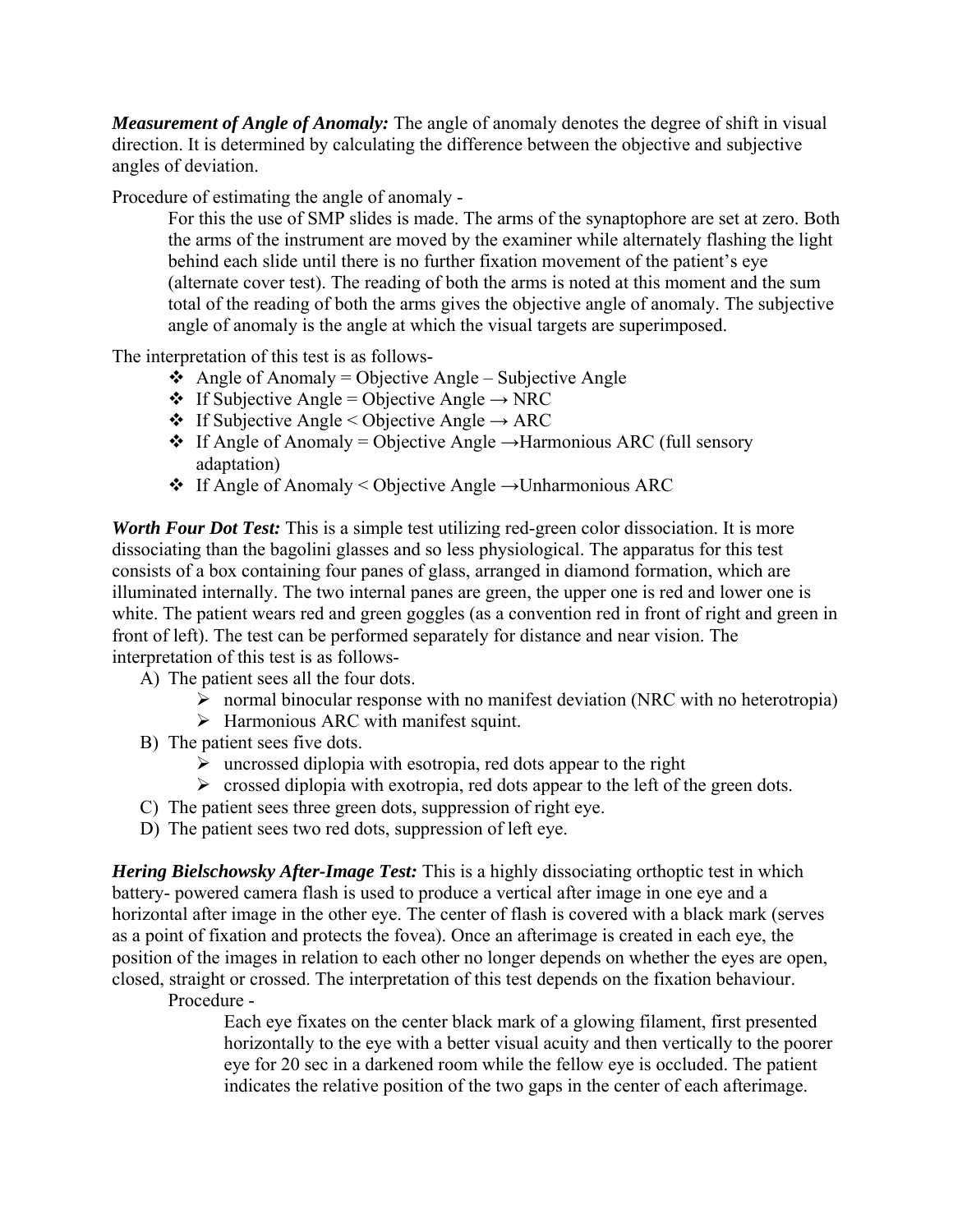The gaps correspond to the visual direction of each fovea if central fixation is present.

Interpretation of results -

- **Cross response**: A symmetrical cross with the central gaps superimposed indicates a normal bifoveal correspondence (if eccentric fixation is excluded). This is irrespective of any deviation between the two eyes, i.e. any eso or exodeviation with NRC still gives a symmetrical cross response.
- **Asymmetrical crossing:** In case of ARC the horizontal and vertical lines have their center separated, the amount of separation dependent on the angle of anomaly. A patient with right esotropia sees the vertical afterimage displaced to the left and a case of right exotropia sees the vertical afterimage displaced to the right.
- **Single line with a gap**: A single line with a gap indicates suppression in the fellow eye.

*Foveo-Foveal Test of Cuppers:* Cuppers test for retinal correspondence determines whether the two foveas have common or different visual directions. It permits quantitative analysis of the angle of anomaly when eccentric fixation is present.

Procedure -

The patient fixates with the normal eye on the central light of a Maddox scale via a plano mirror, which for the convenience of the examiner is turned in such a manner that the amblyopic eye looks straight ahead. The visuoscope asterisk is projected by the examiner onto the fovea of the amblyopic eye. The figure of the Maddox scale on which the patient sees the asterisk indicated the angle of anomaly.

Modification -

To determine which parts of the peripheral retina in the deviating eye have acquired a common visual direction with the fovea of the fixating eye, the patient is asked to guide the Visuoscope until he sees the asterisk superimposed on the central light of the Maddox cross.The examiner views the fundus when this task is completed and notes the position of the asterisk, which indicates the location of retinal elements having a common visual direction with the fovea of the sound eye.

## **SUPPRESSION**

Suppression is the active cortical inhibition of the unwanted stimuli, to avoid binocular diplopia and confusion. While the former is overcome by peripheral suppression, the latter is overcome by central/foveal suppression. Tests used to diagnose the suppression are:

- 1. Worth's four dot test
- 2. Synaptophore
- 3. Friend test
- 4. Amsler Grid
- 5. 4  $\Delta$  prism base out test
- 6. Red filter test
- 7. Bagolini's striated glasses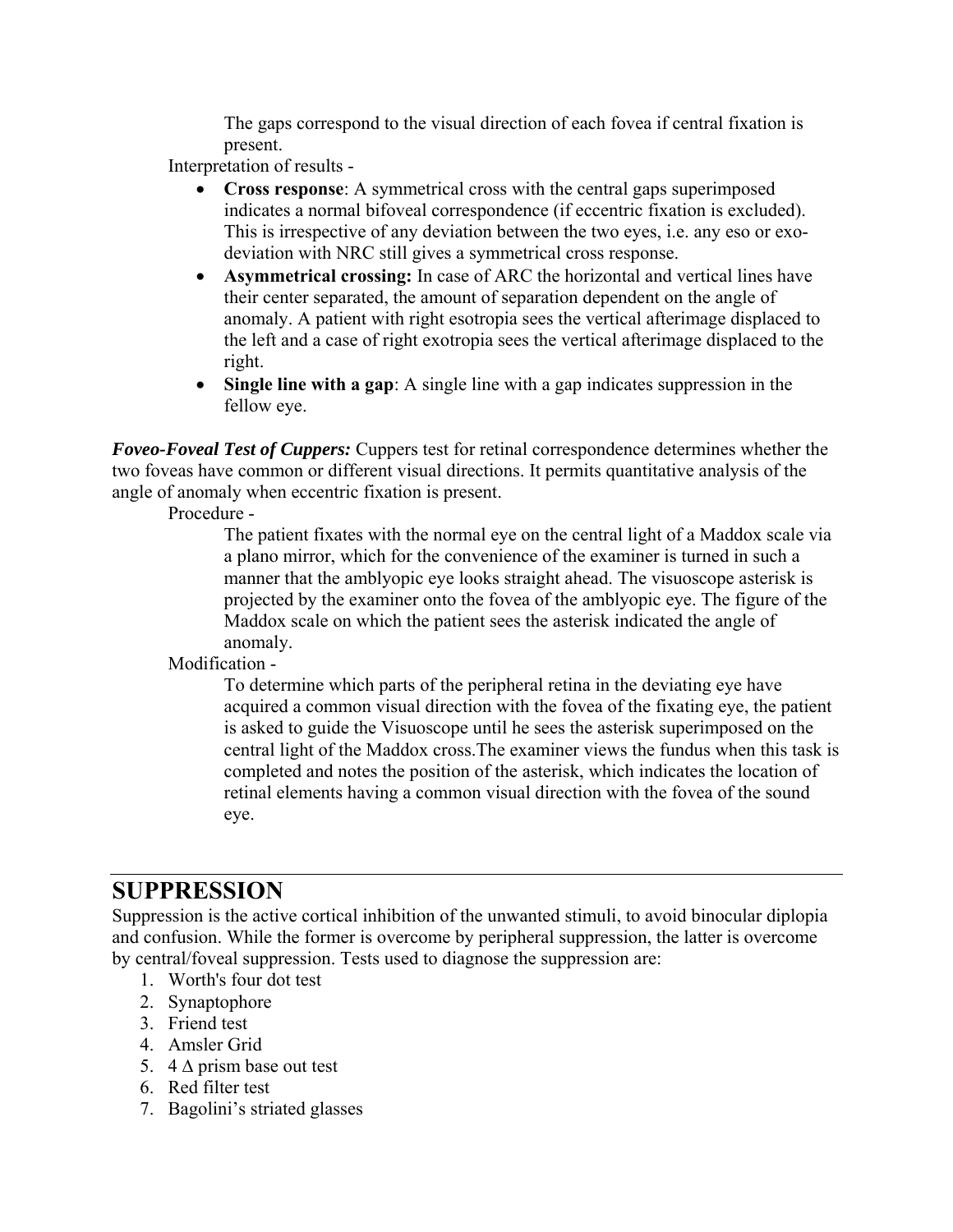*Testing extent of suppression:* The extent or the area of suppression can be charted under binocular conditions (fixating with one eye while the field of other eye is charted). This may be done by different methods:

- Prisms to displace the central object peripherally till it can be visualized in different directions.
- Synaptophore: charting of one eye, while the other eye is used for fixation
- Lee's screen or Hess screen
- Polaroid Scotometer
- Phase difference haploscopy of Aulhorn

The various responses that can be observed are:

- With more dissociating tests like prisms, Lee's etc. single large coarse scotomas are seen; these extend from fovea to the diplopia point.
- With less dissociating tests like Aulhorn phase difference haploscope and Polaroid scotometer, two discrete scotoma are seen. These are foveal scotoma about 2-3 degrees in size and diplopia point scotoma.

**Depth of Scotoma** - The depth or intensity of scotoma can be seen by using differential stimulation of the two eyes. The graded density filter bar of Bagilini is useful. As the denser filters are brought over the dominant eye, the relative scotoma of the amblyopic eye start disappearing or shrinking in size.

**4 ∆ prism base out test** - Image displacement with a weak base out prism, while one observes the resulting binocular (version) and monocular (fusional) eye movements, is a quick, sensitive screening test to assess whether bifoveal fusion or suppression of one fovea is present. Sudden displacement of an image with a base out prism from one fovea onto the parafoveal temporal retina will elicit a refixation movement if the image has been shifted within a normally functioning retina, but no movement will occur if the image has been shifted within a nonfunctioning (that is, scotomatous) area. According to Hering's law the movement of the fellow eye will be biphsic, that is, it will move outward simultaneously and symmetrically (version) when the eye under the prism refixates and then will perform a slow fusional movement (duction) in the opposite direction to correct for the image displacement. However if a central scotoma has impaired foveal function, the second phase (the fusional movement) does not occur, and the eye remains slightly turned out.

## **SIMULTANEOUS MACULAR PERCEPTION**

This is the most elementary type of binocularity and is tested with the help of SMP slides on the synaptophore, which depicts objects which are dissimilar, but mutually agnostic (e.g. presenting a picture of a square to one eye and a circle to other). The commonly used slides are bird and cage, lion and cage, butterfly and net.

If superimposition occurs, it is necessary to make a more accurate assessment by using target slides of different sizes.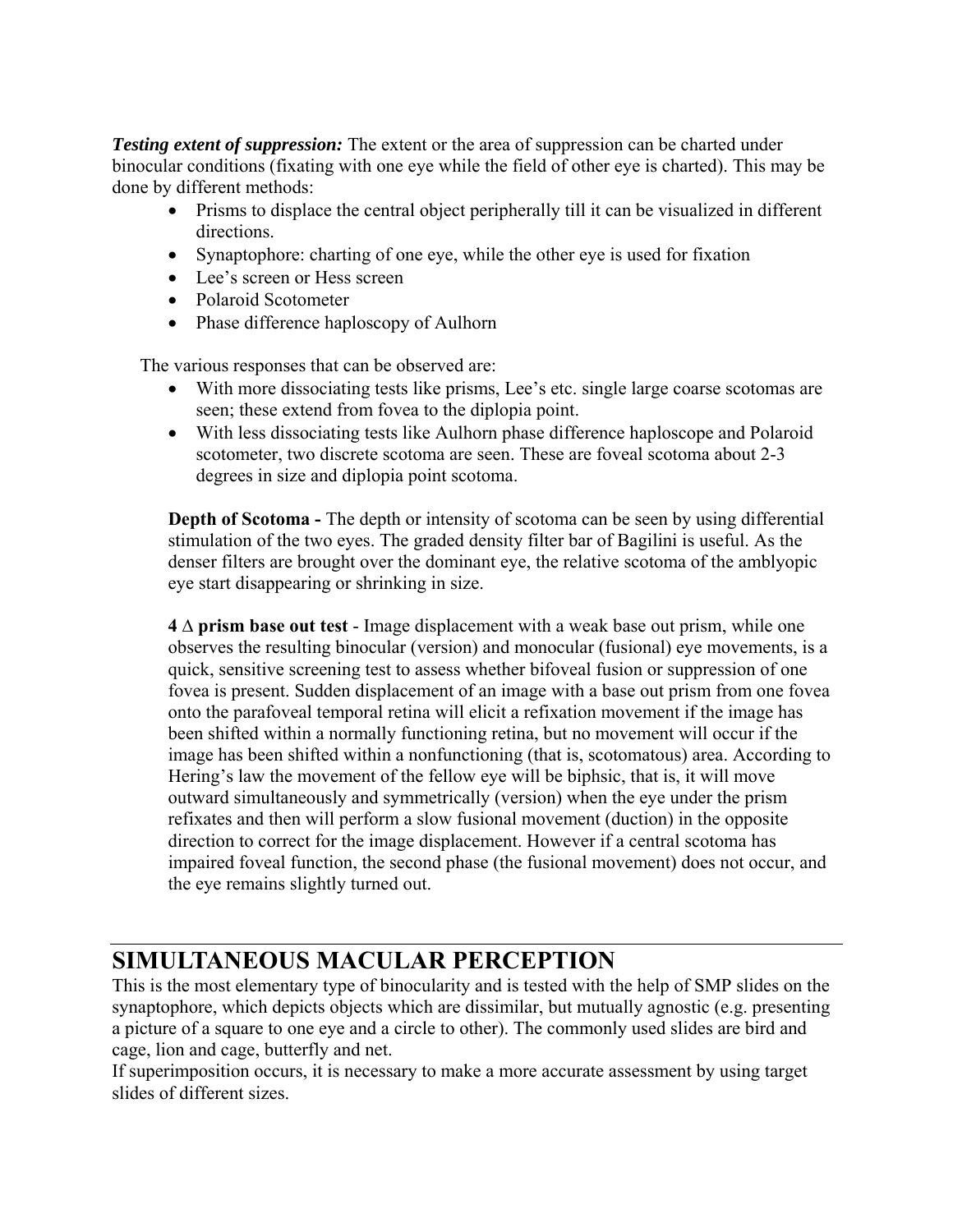- Simultaneous foveal perception slide subtend an angle of 1 degree at the nodal point
- Simultaneous parafoveal perception slides subtend angle of 1-3 degree
- Simultaneous paramacular perception slides subtend angle of 3-5 degree
- Simultaneous peripheral perception slides subtend angle greater than 5 degrees

The term simultaneous perception does not necessarily mean bifoveal fixation as it can also occur in ARC. It merely indicates the presence or absence of suppression. This term is erroneous as it embraces both foveal and parafoveal perception in the same definition.

**Tests for Fusion:** Fusion is demonstrated by using slides in which similar pictures with different controls are presented to the eyes simultaneously e.g. letter L and F fused into E, rabbit with a tail and rabbit with flower in hand, fused into one rabbit having tail and flower.

Normal fusion amplitudes are:

- A) Horizontal vergences:
	- Convergence  $\rightarrow$  35  $\triangle$  to 40  $\triangle$
	- Divergence  $\rightarrow$  5  $\Delta$  to 7  $\Delta$
- B) Vertical vergence:
	- Supravergence $\rightarrow$ 3  $\Delta$
	- Infravergence $\rightarrow$ 3  $\Delta$
- C) Cyclovergence  $\rightarrow$  2-3  $\Delta$

Fusion assessment is essential both for the prognosis and management of strabismus. Fusion is essential for the restoration of BSV. Various tests used to find out the presence of fusion are:

- Worth's 4-dot test
- Bagolini's striated glasses
- Synaptophore

*Tests for Stereopsis:* Tests on stereopsis can be based on two principles-

- Using targets which lie in two planes, but are so constructed that they stimulate disparate retinal elements and give a three dimensional effect, for example:
	- o Circular perspective diagram such as the concentric rings
	- o Titmus fly test, TNO test, Random dot stereograms, Polaroid test
	- o Langs stereo test
	- o Stereoscopic targets presented haploscopically in major amblyoscope
- Using 3 dimensional targets (e.g. Lang's two pencil test). Stereopsis tests may be qualitative or quantitative. Stereopsis is measured in seconds of arc.
- *Qualitative tests for Stereopsis:*
	- o Lang's 2 pencil test
	- o Synaptophore
- *Quantitative tests for Stereopsis:*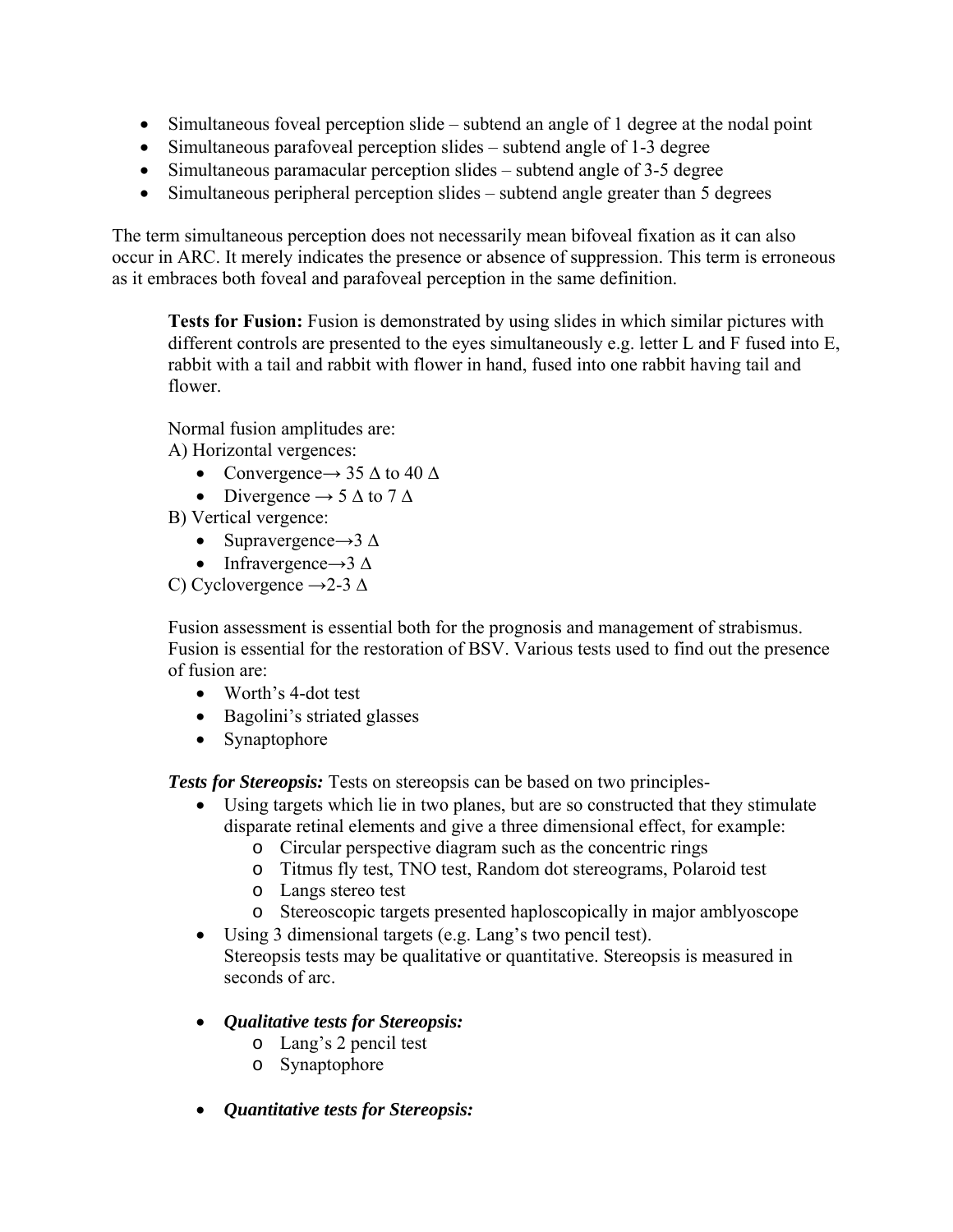- o Random dot test
- o TNO Test
- o Lang's stereo test

*Methods using Polarization:* Targets are provided as vectographs and images seen by one eye is polarized at 90 degree using polarized glasses.

- Titmus stereo fly test
- Polaroid test
- Random dot stereograms
- TNO test

*Stereograms:* Stereogram with three concentric circles and a check dot for each eye is to be seen with both eyes together. Stereograms with three eccentric circles are to be seen with each eye separately. If the patient reports seeing concentric circles, it means stereopsis is present. If they are seen eccentrically one may ask whether the inner circles are closer to the right or left of the outer circle. It determines whether the disparate elements are suppressed in the right or the left eye.

*Vectographs*: Consists of Polaroid material on which the two targets are imprinted so that each target is polarized at 90 degrees with respect to the other. Patient is provided with Polaroid spectacles so that each target is seen separately with the two eyes.

**Titmus stereo test** – A gross stereoscopic pattern representing a housefly is provided to orient the patient and check for gross stereopsis (threshold 3000 sec of arc). Can be used in young children. Disadvantage of this test is that it can test only near stereopsis.

**Polaroid test –** Two common types:

- Contain three rows of animals, one animal in each row imaged disparately (threshold 100, 200 and 400 sec. of arc respectively). The child is asked which one of the animals stands out. The animal figures contain a misleading clue. In each row one of the animals correspondingly imaged in two eyes is printed heavily black. A child without stereopsis will name this animal as the one that standsout.
- Contains nine sets of four circles arranged in the form of a diamond. In this sequence the upper, lower, left or right are disparately imaged at random with thresholds ranging from 800 to 40 sec of arc. The child is now asked to push down the circle that stands out, beginning with the first set. A child with limited stereopsis will make mistakes or find no circle to push down.

**E- Random Dot Test** - This test consists of two cards, one with a 'E' stereo figure and the other stereoblank. A model of the figure is shown to the child before the test. The child is provided with Polaroid glasses and seated at 50 cms from the cards is required to point out the card which contains the "E".

*Random Dot Stereogram of Julesz -* Random dot stereogram, when viewed monocularly,convey no visual information and is seen as scattered random dots. When viewed binocularly, a square pattern appears in vivid depth above or below the level of